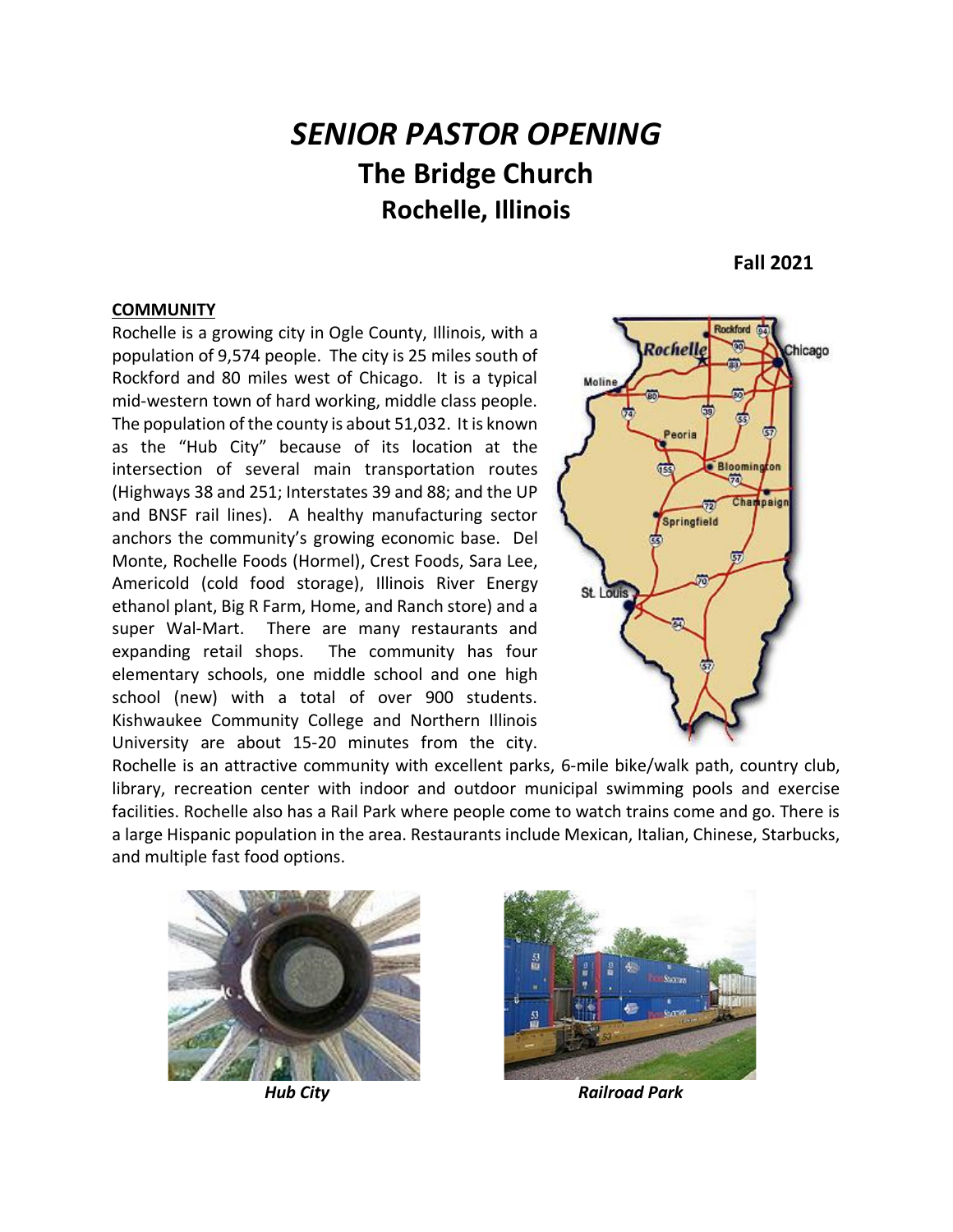

*Front of Facility* And *New Addition* 



### **CHURCH**

The church was founded in 1988. The current pastor has served for the past 6 years and there is a good spirit in the church. The average attendance is 25 with ages ranging from early childhood to 80. The church is ready to grow to the next level under new leadership and currently offers adult and children's Sunday School, Sunday morning service, and a midweek discipleship class. The church is located 2-1/2 miles west of Rochelle on Hwy 38. The original facility includes an entryway, sanctuary that will seat 200 people, and a church office. The new addition includes restrooms, serving kitchen, fellowship/activity area, and a nursery. They are located on 3-1/2 acres of land and have a small mortgage. We have appointed an interim pastor to serve the congregation during the pastor transition.



*Worship Center* New Sign



*Fellowship Area* Kitchen